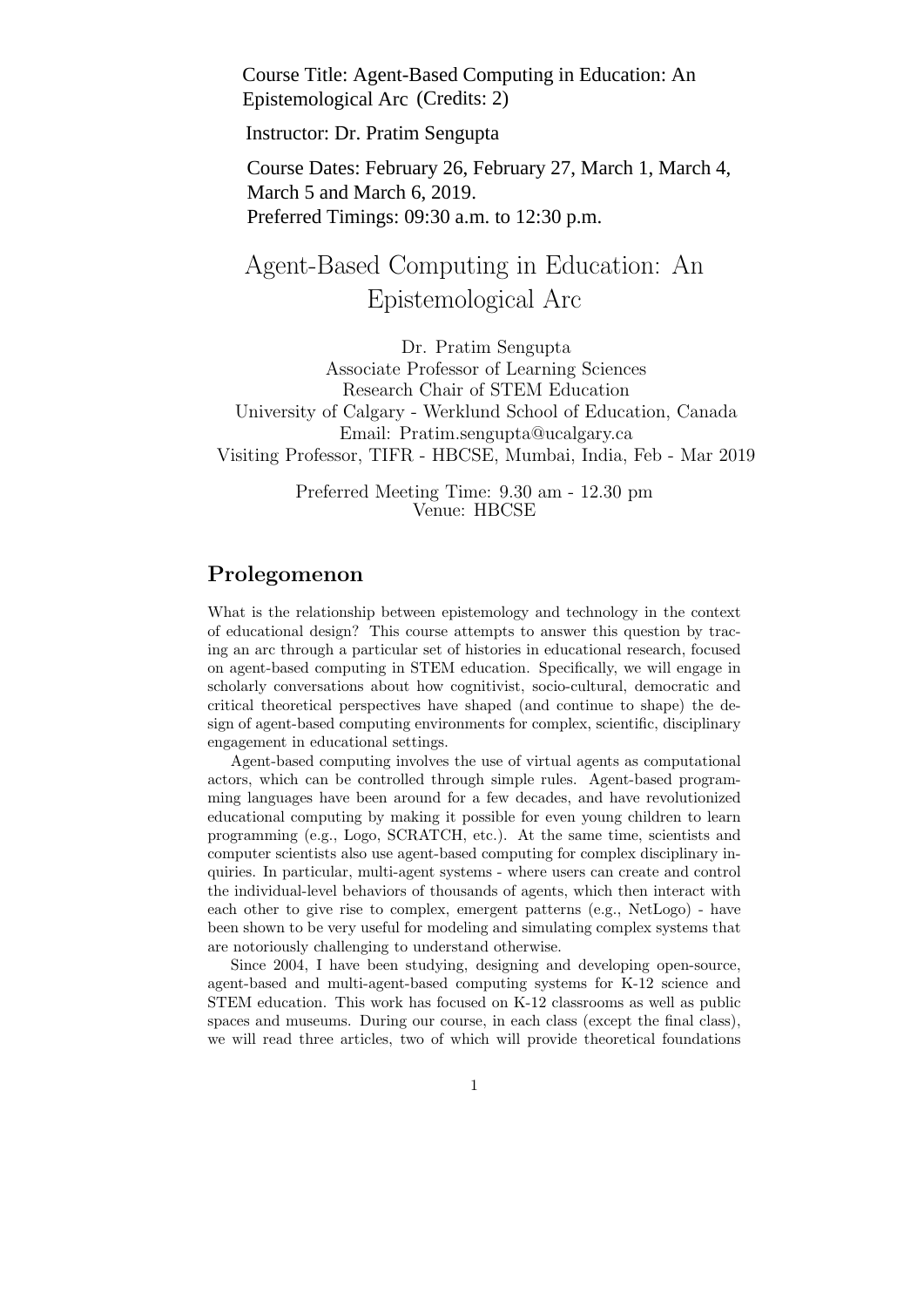and the relevant epistemological anchors. A third paper - a publication from from my research lab - will serve as a "case study" of how these anchors can shape both the design of agent-based computing systems for learning within and across STEM disciplines as well as the conduct of the research study using such systems. Drawing upon my own scholarship will allow us to dive deeper beyond the published article by discussing how the peer-review process and informal epistemological conversations with scholars in the field also shape technology design and research.

No background in computer programming is required for taking this course. The course will introduce you to the basics of agent-based computer modeling, although the focus will be on understanding the relationship between their design and epistemological commitments. We will meet as a class six times and the dates are specified below. Each meeting will last between 2.5 - 3 hours. The goal of the course will be to produce a collective concept map of emerging connections across key concepts and themes that will be identified by the group through discussions and reflections.

### Course Project and Expectations

Students taking this course will be required to develop a Reflective Design project throughout the course. This project will have two components:

- Design a rapid prototype of an agent-based computer model or simulation, including physical and/or embodied modeling activities, with specific educational objectives in mind. This can be done either as a group project or an individual project. You do not have to design a new simulation from scratch; you can choose existing, open-source simulations and models from repositories that you will be introduced to. This is also an opportunity to design computational simulations that do not necessarily involve the computer. Class time will be alloted for this work.  $40$  Marks
- Write a reflection paper (5 pages, single-spaced, not including references), that a) describes the epistemological conversations and dilemmas that you experienced during the design process, and b) explains the epistemological commitments that are implicit in your designed software, learning environment and/or activities.  $40$  Marks

In addition, students will be expected to contribute actively in class discussions and small group discussions. 20 Marks

### Feb 26: Intuition, Activity and Conceptual Change

• Papert, S. (1980). Mindstorms: Children, computers, and powerful ideas. Basic Books, Inc. (Chapter 1).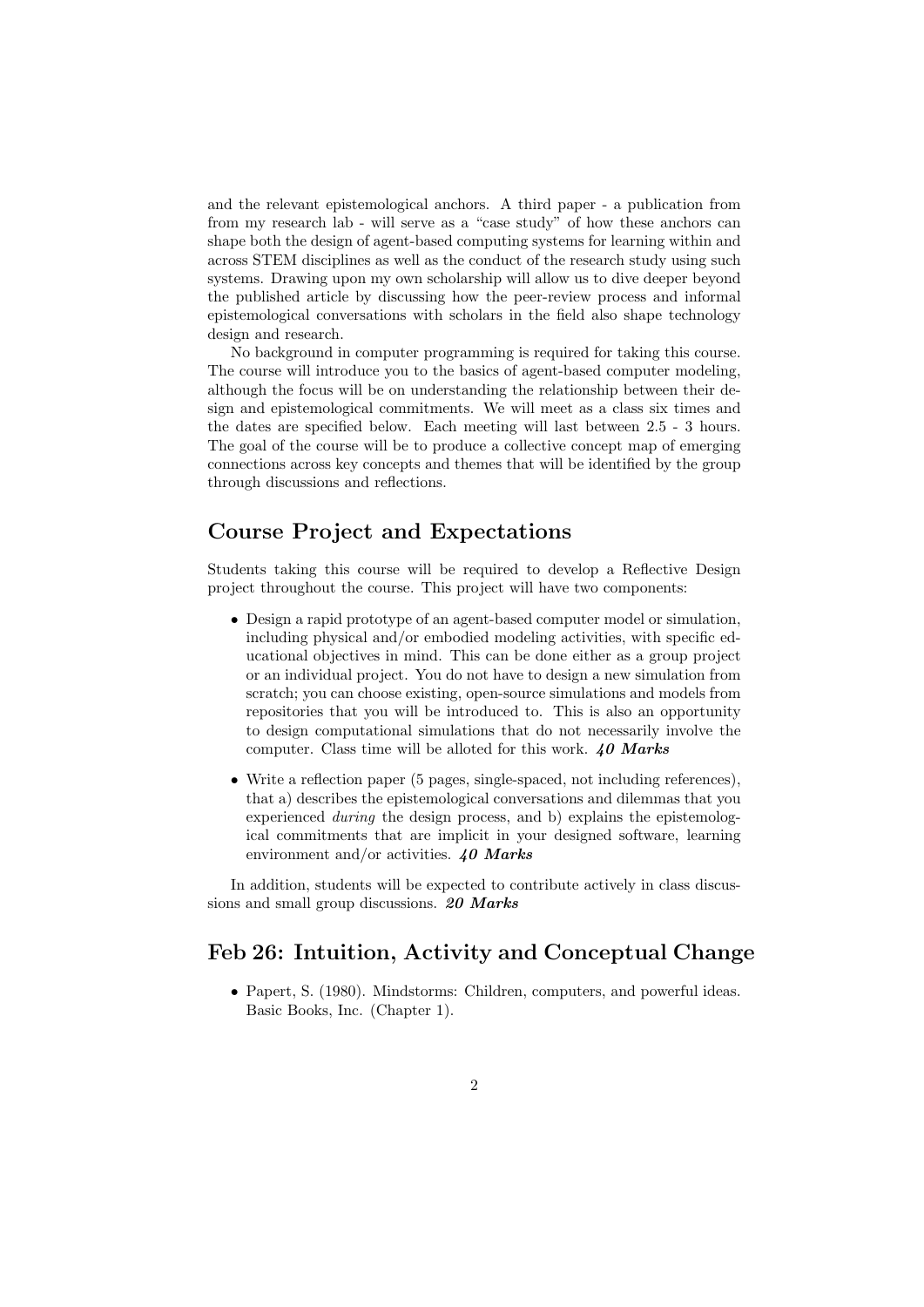- DiSessa, A. A. (2001). Intuition & activity elaborated. In: Changing minds: Computers, learning, and literacy. (pp 89 - 107). Cambridge, MA: MIT Press.
- Sengupta, P., Krinks, K. D., & Clark, D. B. (2015). Learning to deflect: Conceptual change in physics during digital game play. Journal of the Learning Sciences, 24(4), 638-674.

### Feb 27: Computing as *Experience*

- Papert, S. (1987). Computer criticism vs. technocentric thinking. Educational researcher,  $16(1)$ ,  $22-30$ .
- Levy, S. T., & Wilensky, U. (2008). Inventing a "mid level" to make ends meet: Reasoning between the levels of complexity. Cognition and Instruction, 26(1), 1-47.
- Sengupta, P., Dickes, A.C., & Farris, A. (2018). Toward a Phenomenology of Computational Thinking in STEM Education. In: Khine, M.S. (Ed). Computational Thinking in the STEM Disciplines: Research Highlights. New York, NY: Springer.

### Mar 1: Aesthetics, Representation and Objectivity

- Daston, L., & Galison, P. (1992). The image of objectivity. Representations, 81-128.
- Gupta, A., Hammer, D., & Redish, E. F. (2010). The case for dynamic models of learners' ontologies in physics. The Journal of the Learning Sciences,19(3), 285-321.
- Farris, A.V., & Sengupta, P. (2016). Democratizing Children's Computation: Learning Computational Science as Aesthetic Experience. Educational Theory, 66 (1-2), 279–296.

## Mar 4: Critical Theory and Educational Computing

• Bang, M., Curley, L., Kessel, A., Marin, A., Suzukovich III, E. S., & Strack, G. (2014). Muskrat theories, tobacco in the streets, and living Chicago as Indigenous land. Environmental Education Research, 20(1), 37-55.